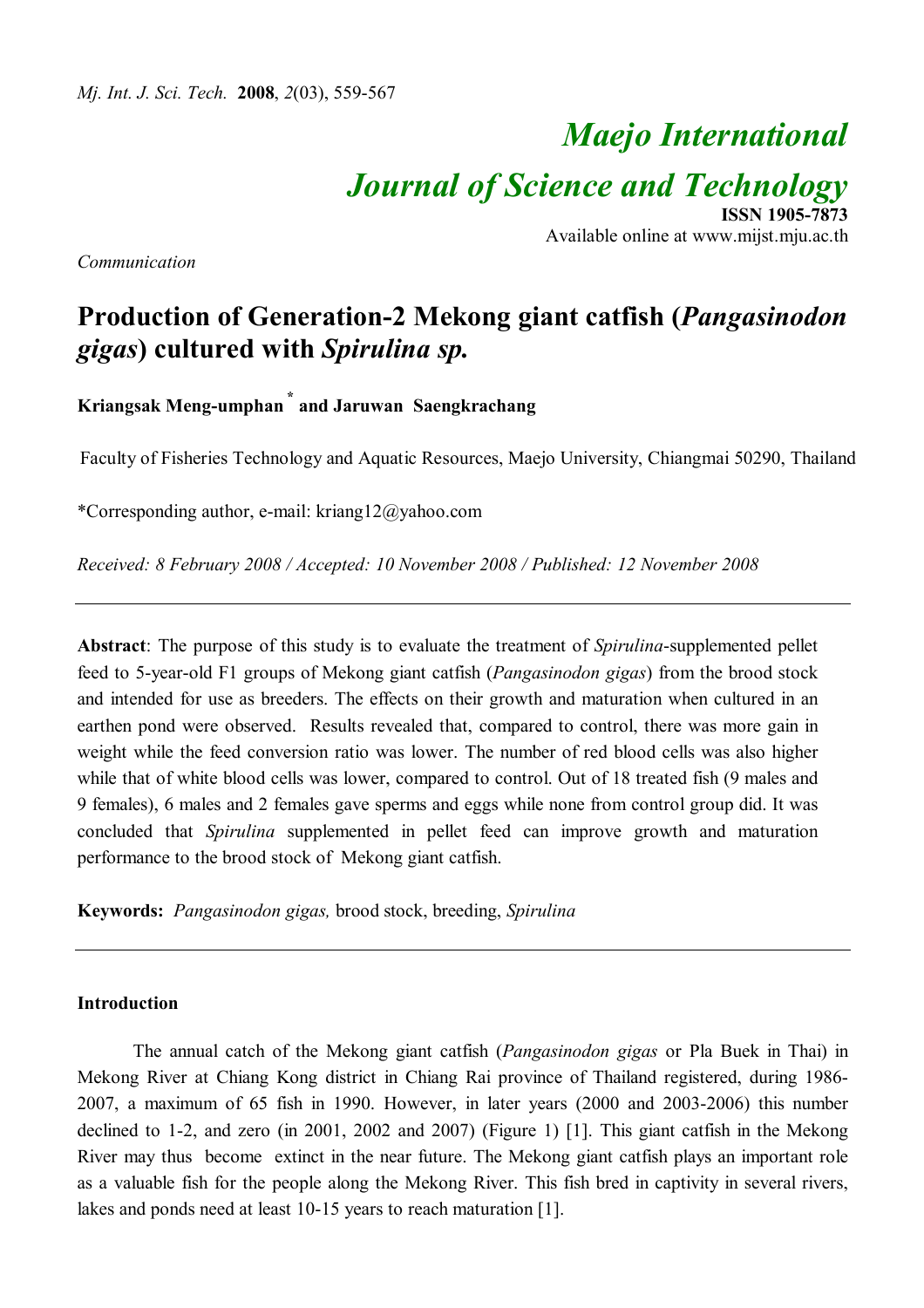

**Figure 1.** Annual catch of Mekong giant catfish from the Mekong River

Production of quality fry entails the production of good breeders. Since one of the constraints in raising this species is production cost, the feed aspect should be taken into consideration to optimist growth and reproduction with the least possible cost. Of the microalgae and cyanobacteria that have been used as foodstuffs, food supplements and animal feed in many parts of the world, the *Spirulina sp*. (SP) is the most popular [2]. Among its beneficial properties are its antioxidant [3] and immunostimulant [4] activities and a high protein content. It has been found that raw SP when fed to tilapia produces good flesh quality and gives slightly better sensory evaluations for colour, texture and fattiness [5].

Results of studies utilising SP as sole feed or additive in pellet diet to assess the reproductive performance of different animal species have been variable. The present study is made in order to evaluate the growth performance, blood levels (red and white blood cells), and the number of brood stock of *P. gigas* prior to breeding. To our knowledge, this study has not been conducted before and its outcome should be beneficial for commercial and conservation purpose.

# **Materials and Methods**

### *Brood stock and feed preparation*

A total of thirty-six 5-year-old *P. gigas* (Figure 2) with an average weight of 6 kg were randomly treated by one of two treatments with three replications (six fish per replicate) for 8 months (January-August, 2007) in a 55-m<sup>2</sup> pen in an earthen pond. In treatment 1 (T1) the fish were fed with ordinary formulated pellets (control), while in treatment 2 (T2) they were fed with pellets which had been incorporated with fresh SP at an amount of 9%. The composition of each formulation of the pellets (Table 1, Figure 3) was analysed by an approximate method.

# *Data collection*

The gain in weight (GW), feed conversion ratio (FCR) and biomass were obtained monthly. Samples of blood were obtained in March for read blood cell (RBC) and white blood cell (WBC) count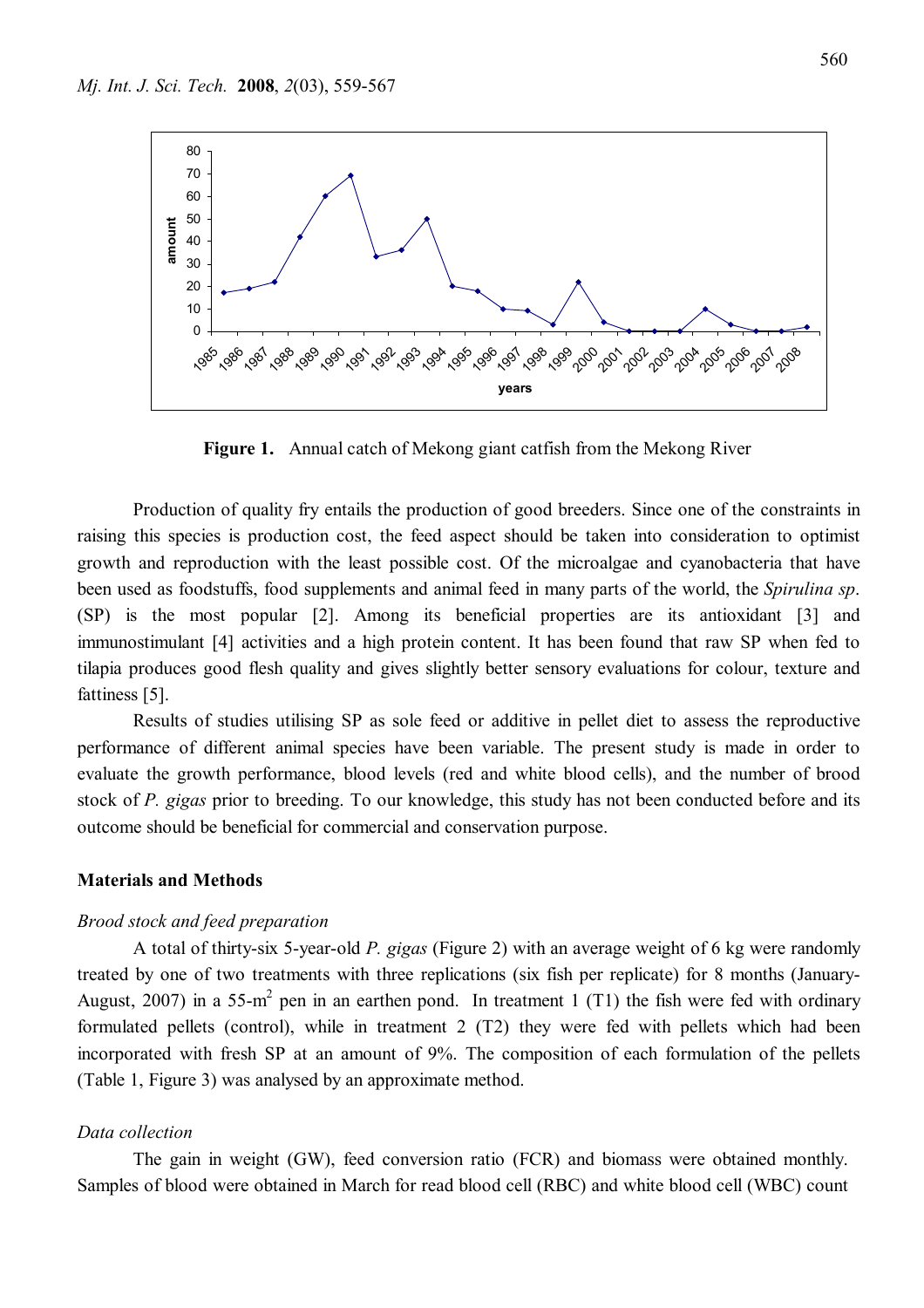using a hemocytometer (Figure 4). In August, the fish brood stocks were checked for sperms and eggs by stripping at the abdomen. The number of mature brood stock was counted in each treatment.



**Figure 2.** *Pangasinodon gigas*, 5 years old

**Table 1.** Components of feed for each treament

| Ingredient $\frac{6}{6}$ | Treatment 1 (control) |                |          | Treatment 2 (SP incorporated) |          |          |
|--------------------------|-----------------------|----------------|----------|-------------------------------|----------|----------|
| crude protein)           | Raw material          | Protein        | Energy   | Raw material                  | Protein  | Energy   |
|                          | (Kg.)                 | $(\%)$         | (KJ/g)   | (Kg)                          | (%)      | (KJ/g)   |
|                          |                       |                |          |                               |          |          |
| Fishmeal $(61\%)$        | 16                    | 9.7            | 274.42   | 7                             | 4.27     | 120.06   |
| Spirurina $(58%)$        | $\theta$              | $\theta$       | $\theta$ | 9                             | 5.22     | 169.62   |
| Soybean $(44%)$          | 40                    | 17.6           | 604.54   | 40                            | 17.6     | 604.54   |
| Rice brand $(8\%)$       | 21                    | 1.68           | 322.25   | 21                            | 1.68     | 322.25   |
| Broken rice $(6\%)$      | 21                    | 1.26           | 271.53   | 21                            | 1.26     | 271.53   |
| $Oil (0\%)$              | 2                     | $\overline{0}$ | 16.94    | $\overline{2}$                | $\theta$ | 16.94    |
| Total                    | 100                   | 30.3           | 1,489.68 | 100                           | 30.03    | 1,504.94 |



SP 0%

SP 9%

**Figure 3.** Fish pellets with and without 9% SP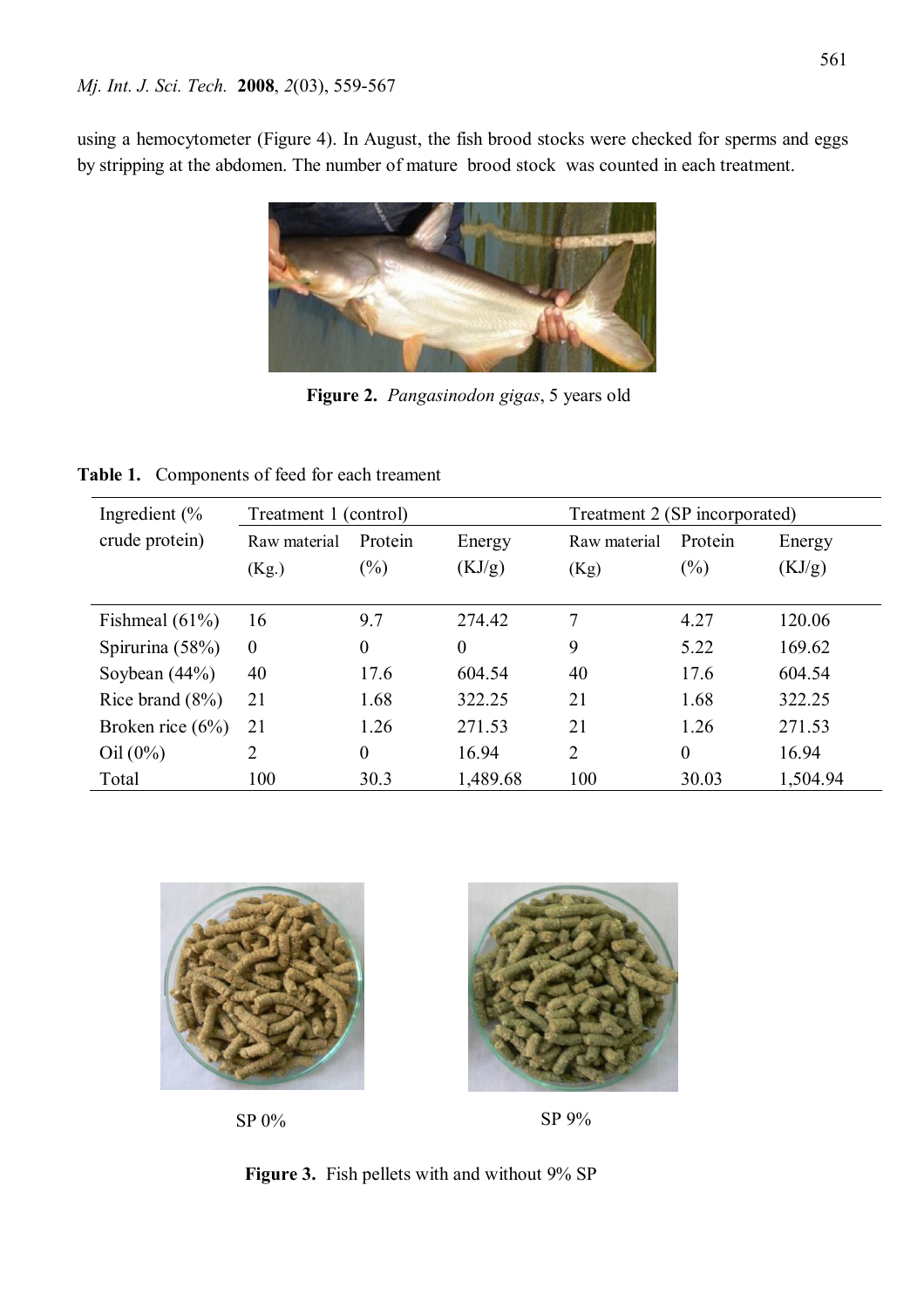

**Figure 4.** Blood sampling

# *Statistical analysis*

The GW, FCR, RBC and WBC with standard errors were presented in tables and graphs. The variation of treatment was analysed by analysis of variance  $(ANOVA, P<0.05)$ . Significant differences between treatments were analysed using Duncan's Multiple Range Test (DMRT) by SPSS software.

# **Results and Discussion**

# *GW and FCR*

As shown in Table 2 and Figures 5-6, T2 (with  $9\%$  SP) gave GW of  $872\pm34$  grams/fish whereas the valud for T1 (control) was  $711+107$  grams/fish. Thus, T2 attained about 20% increase in GW as compared with the control. However, statistical analysis revealed no significant difference. In Figure 5, the FCR was 1.64+0.23 for T1 and 1.33+0.07 for T2, which was lower than that for T1, but statistically no significant difference was observed. In a study by Promkhun-thong and Unchalee [6], they observed an increase in weight, specific growth rate, FCR and antibody level in *Clarias sp.* supplemented with 10% SP in the feed. Kithja [7] also observed an increasing tendency in weight, specific growth rate and FCR when *Pangasius bocourti* was supplemented with SP, although no significant differences were observed. Pariwannta [8] reported a FCR level of 2.27 to 2.59 for *P. bocourti* fed with SP and stocked at different densities.

| Table 2. Statistics of the average weight gain, feed conversion ratio, and red and white blood |  |  |
|------------------------------------------------------------------------------------------------|--|--|
| cells from each treatment                                                                      |  |  |

| Item                              | Treatment 1 (no SP)           | Treatment 2 (9% SP)           |
|-----------------------------------|-------------------------------|-------------------------------|
| Gain in weight (gram)             | $711 \pm 107^{\circ}$         | $872 \pm 34^{\circ}$          |
| Feed conversion ratio             | $1.65 \pm 0.13$ <sup>a</sup>  | $1.34 \pm 0.04^a$             |
| Red blood cells (cells/ $mm3$ )   | $920,833 \pm 518,461^{\circ}$ | $995,833 \pm 115,470^{\circ}$ |
| White blood cells (cells/ $mm3$ ) | $2.167 \pm 381^{\circ}$       | $1,583 \pm 803^{\circ}$       |

Note: Figures that have the same superscript letter are not statistically different (P>0.05.) among treatment means.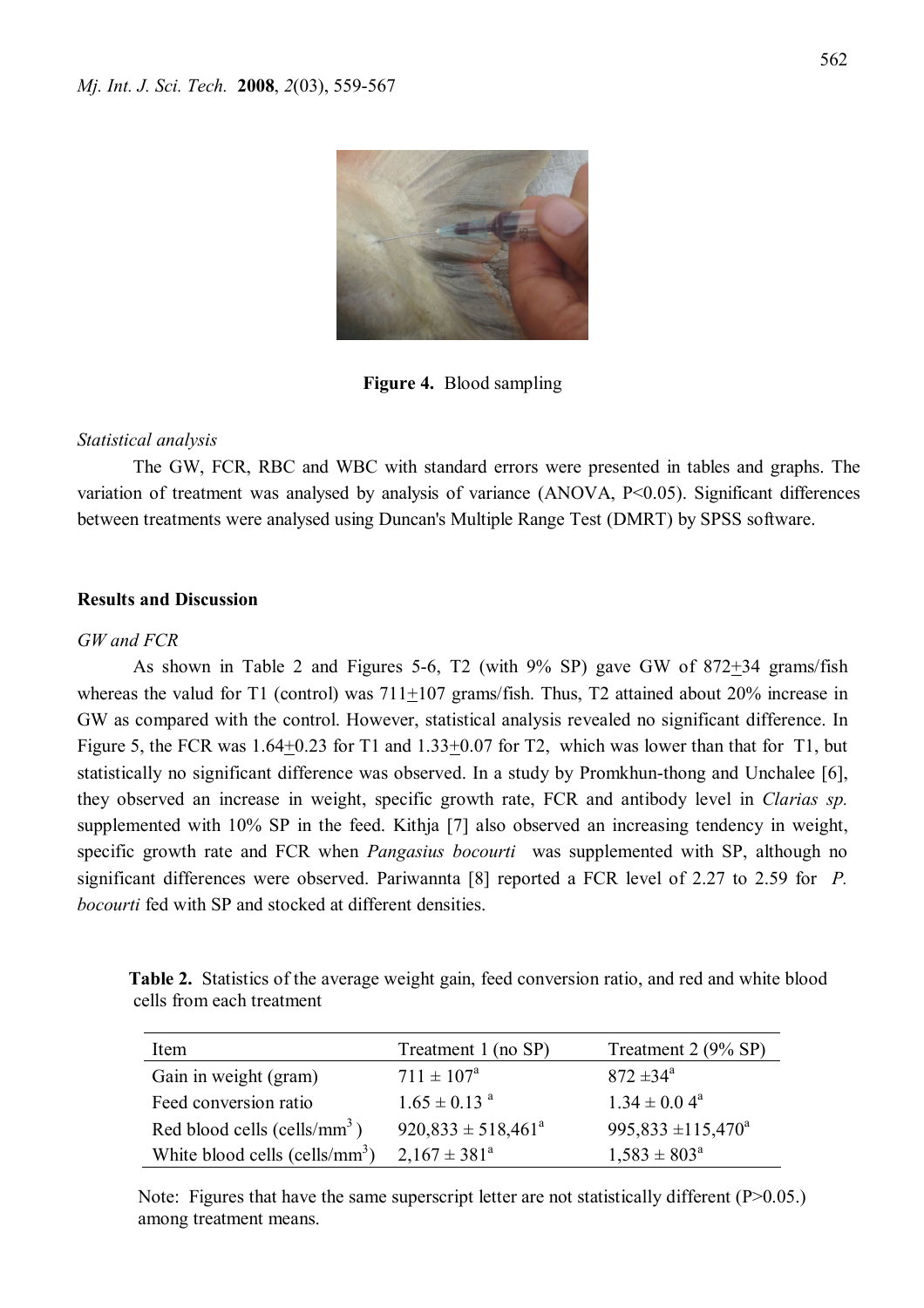

**Figure 5.** Weight gain/fish from each treatment

![](_page_4_Figure_3.jpeg)

**Figure 6.** Feed conversion ratio from each treatment

#### *RBC and WBC*

As shown in Table 2 and Figures 7-9, although no significant differences were observed between the 2 treatments in terms of RBC and WBC, the higher RBC count was found in T2 (995,833  $\pm$ 115,470 cell/mm<sup>3</sup>) while T1 (control) registered a lower count  $(920,833 \pm 518,461 \text{ cell/mm}^3)$ . The WBC, on the other hand, was higher in T1  $(2,166 \pm 381 \text{ cells/mm}^3)$  than T2  $(1,583 \pm 803 \text{ cells/mm}^3)$ . Kithja [7] observed that the supplementation of SP in the feed for *P. bocourti* resulted in an increase of red and white blood cell count. *Spirulina* has a dark blue-green colour because it is rich in a brilliant blue polypeptide called phycocyanin. Studies have shown that phycocyanin affects the stem cells found in the bone marrow. Stem cells are the "grandmother" of both the white blood cells that make up the cellular immune system and the red blood cells that oxygenate the body [7].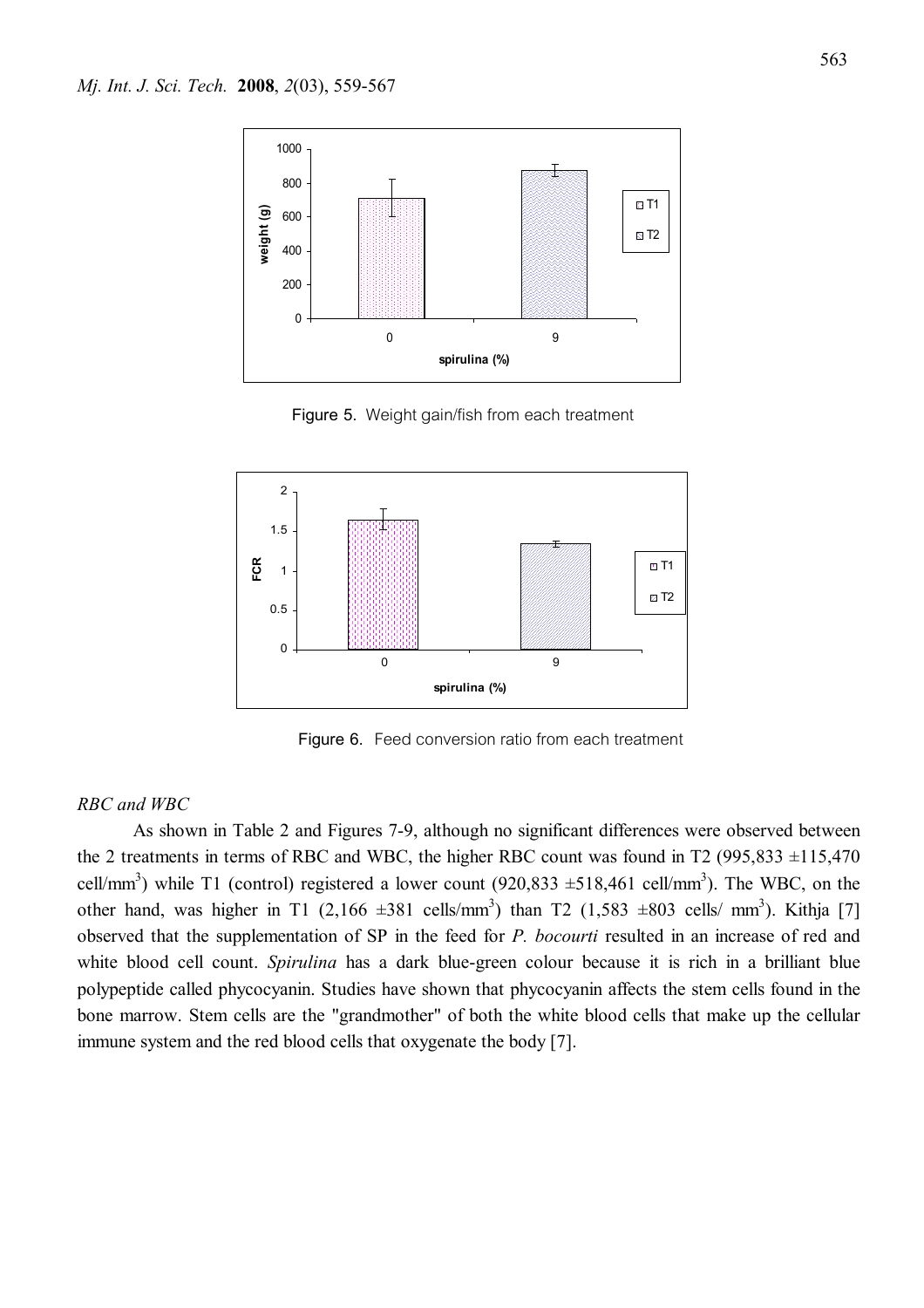![](_page_5_Figure_1.jpeg)

![](_page_5_Figure_3.jpeg)

**Figure 8.** WBC count from each treatment

![](_page_5_Picture_5.jpeg)

 **Figure 9.** RBC and WBC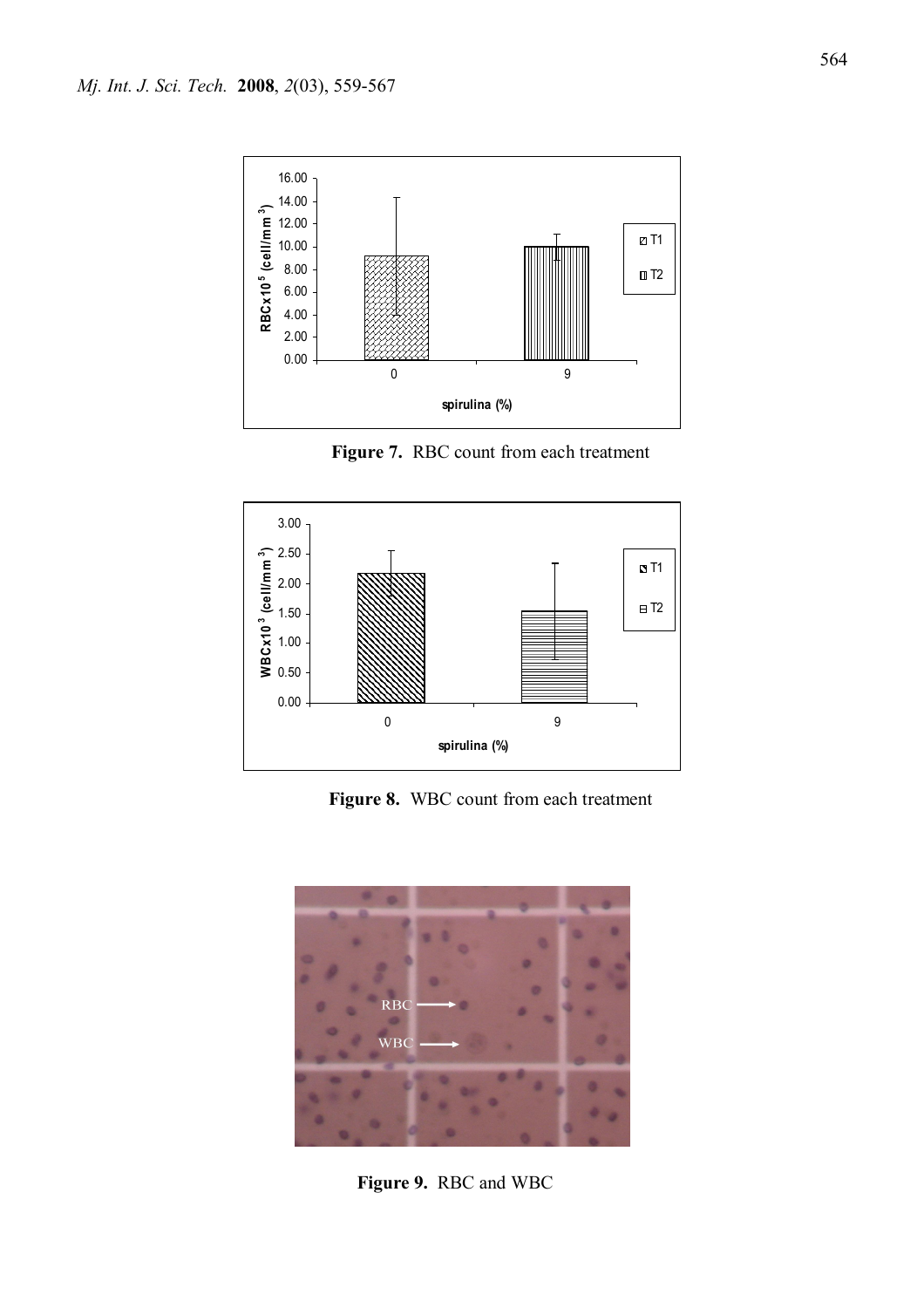#### *Maturation (collection of sperms and eggs)*

As shown in Table 3 and Figures10-12, 2 females with eggs and 6 males with sperms were obtained from treatment 2, while none was obtained in treatment 1. The 300 fingerlings (F2) from treatment 2 were also obtained by artificial fertilisation. Pariwannta [8] also observed an increase in the sex hormone level (estradiol) when the feed for *P. bocourti* contained 3% SP. Fecundity in gilthead sea bream (*Sparus aurata*) was found to significantly increase with an increase in dietary level of n-3 HUFA (polyunsaturated fatty acids with 20 or more carbon atoms) up to 1.6% [9]. Other nutrients which have been shown to affect fecundity include vitamin E and ascorbic acid [10].

| TOITI Cach treatment (recorded in August 2007) |        |          |         |                |                |  |
|------------------------------------------------|--------|----------|---------|----------------|----------------|--|
|                                                | Total  | Number   | Number  | Number<br>with | Number<br>with |  |
| Treatment                                      | number | of males | females | sperms         | eggs           |  |
| T1 (control)                                   | 18     |          |         |                |                |  |
| $T2(9\% SP)$                                   |        |          |         |                |                |  |

 **Table 3.** Number of male and female brood stock with sperms and eggs from each treatment (recorded in August 2007)

![](_page_6_Picture_5.jpeg)

 **Figure 10.** Collection of sperms **Figure 11.** Collection of eggs

![](_page_6_Picture_7.jpeg)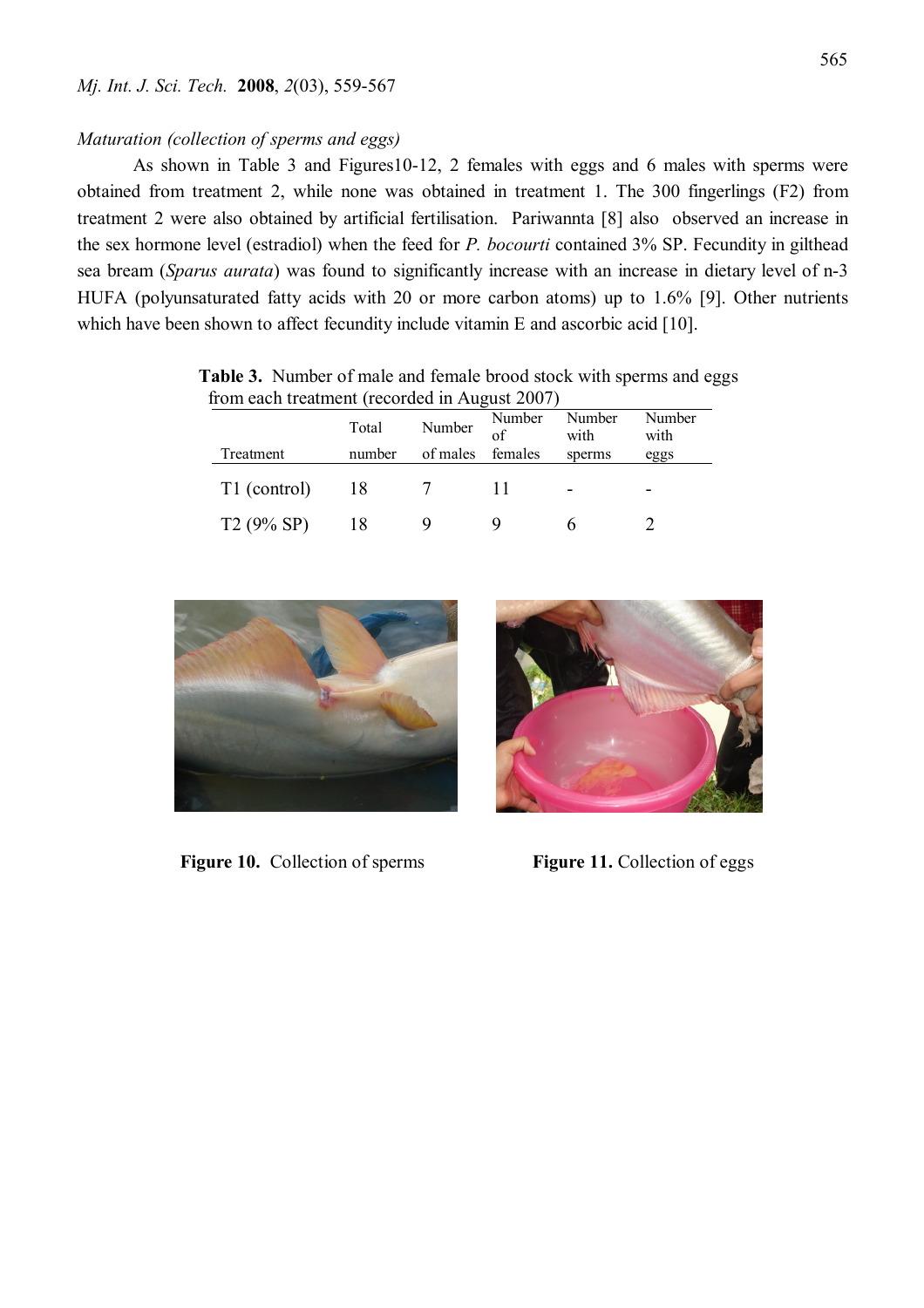![](_page_7_Figure_1.jpeg)

**Figure 12.** The brood stock of Makong giant catfish from parent (P0) to generation 2 (F2) in earthen pond

### **Conclusions**

Feeding *P. gigas* resulted in a higher GW, RBC and number of mature brood stock. This further suggests that supplementing SP in the feed for this species of fish can have a significant benefit in their reproduction. Our further study will focuss in quantifying both the estradiol and testosterone levels in separate males and females. The quantity and quality of the milt and oocytes will also be taken into consideration.

# **Acknowledgements**

The authors gratefully thank Thailand National Research Council and The Pla Buek Integration Project for all the funding of this research. We also would like to thank Assoc. Prof. Dr. Duang Buddhasukh and Assist. Prof. Chanakun Chitmanat for correcting the manuscript. The Faculty of Fisheries Technology and Aquatic Resources has kindly provided facilities for this research.